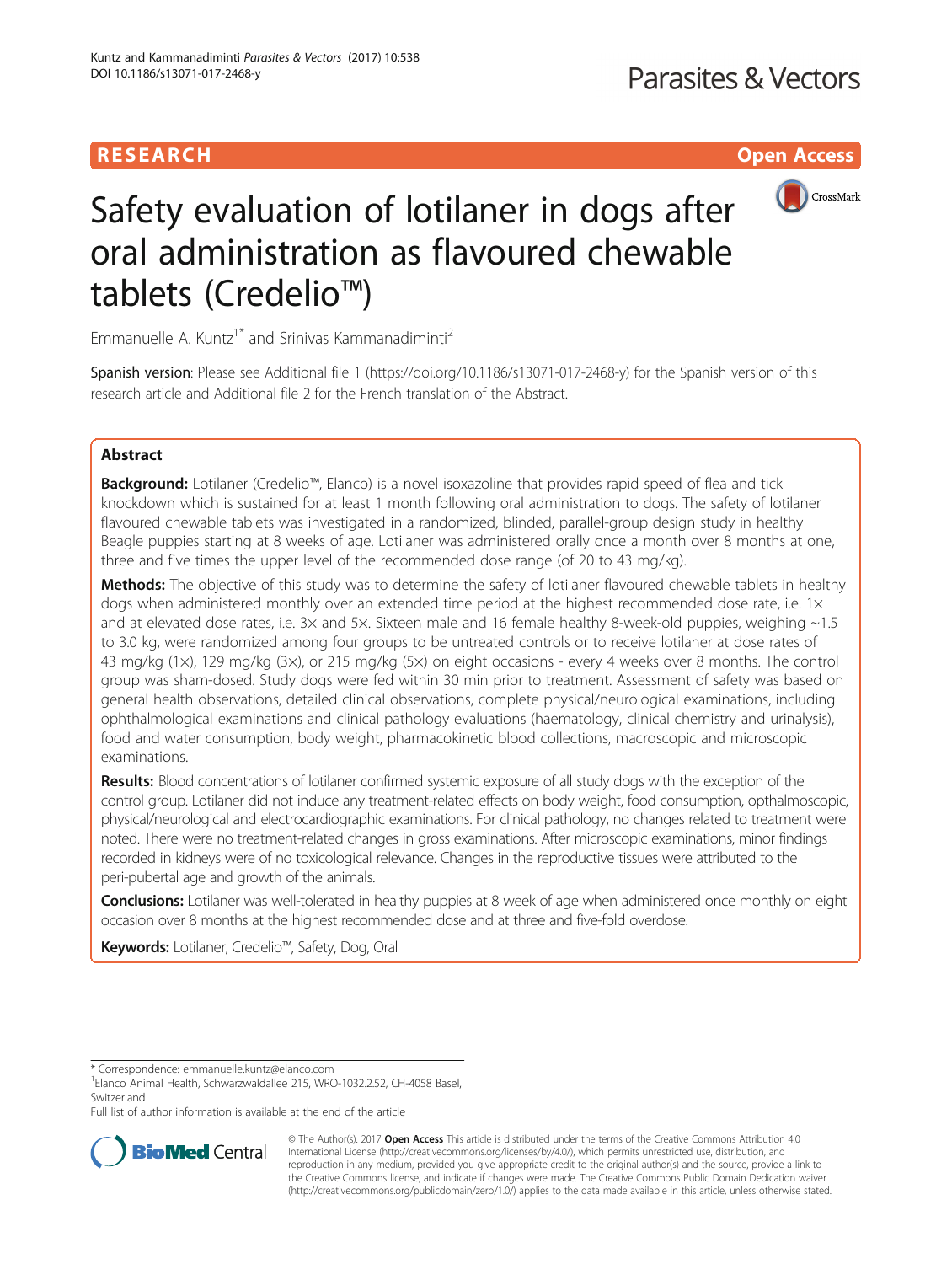# Background

Lotilaner is a novel isoxazoline that has recently been approved for use in dogs for the rapid and sustained elimination of flea and tick infestations. Members of the isoxazoline class have been shown to kill insects and acari by interfering with neuromuscular and central nervous neurotransmission through binding to receptors that activate ligand-gated chloride channels (γ-aminobutyric acid- and glutamate-gated chloride channels) [\[1](#page-5-0)–[3](#page-5-0)]. The safety of these compounds in mammals is due to their significant selectivity for neurons that are present throughout the insect central nervous and neuromuscular systems [[3\]](#page-5-0).

Formulated as a flavoured chewable tablet, in recently fed dogs lotilaner (Credelio™) is rapidly absorbed, achieving peak blood concentrations within 2 h after treatment [[4\]](#page-5-0). Lotilaner has a half-life of approximately 30 days, so that insecticidal and acaricidal blood levels are sustained for at least 1 month following treatment [[4\]](#page-5-0). Laboratory studies have indicated that lotilaner will be a valuable drug for veterinarians and dog owners in the management of flea and tick infestations, but before wide-scale use could be recommended, it was important to demonstrate safety in the target canine population following repeated administrations of the highest recommended dose rate [[5](#page-5-0)–[7\]](#page-5-0).

A Target Animal Safety study was initiated with the objective of evaluating the safety of lotilaner flavoured chewable tablets in 8-week old Beagle dogs when administered orally as tablets, once every 4 weeks for 8 months. The recommended (minimum) monthly dose rate of lotilaner is 20 mg/kg. Since the tablets are recommended for a weight band, the dose rate range is 20–43 mg/kg to be administered once a month orally. Study treatments targeted achieving multiples of one  $(1\times; 43 \text{ mg/kg})$ , three (3×; 129 mg/kg) and five times (5×; 215 mg/kg) the upper level of this dose band.

### Methods

This randomized, controlled, blinded study was conducted with reference to the guidelines for evaluating the target animal safety of new pharmaceuticals [VICH Guideline 43, and to recognized quality assurance standards (United States Food and Drug Administration (FDA) Good Laboratory Practice (GLP) Regulations, 21 Code of Federal Regulations (CFR) Part 58 and the Organization for Economic Cooperation and Development (OECD) Series on Principles of Good Laboratory Practice and Compliance Monitoring, Number 13)] [\[8](#page-5-0)–[10](#page-5-0)]. The study was reviewed and approved by the site Ethics Committee and the sponsor company Institutional Animal Care and Use Committee. This manuscript was prepared in compliance with the ARRIVE Guidelines Checklist for animal in vivo experiments [\[11\]](#page-5-0).

### Animal management

Thirty-two out of 48-week-old Beagle dogs (16 males and 16 females, weighing 1.6 kg to 3.0 kg and 1.5 kg to 2.1 kg, respectively) were selected and acclimatized to the controlled indoor environment for 2 weeks prior to baseline data collection. Animals had not previously been involved in any other experimental study. Beginning on Day -1 and for the duration of the study until the end of the in-life phase, dogs were housed individually in stainless steel mobile cages with plastic-coated flooring. Dry (Lab Diet® Certified Canine Diet #5007, PMI Nutrition International, Inc.) and moistened food (Eukanuba Performance diet) were available ad libitum to all animals from arrival until they were 10 weeks of age, with the exception limited periods prior to administration. During these limited periods, dogs were fasted for six to 12 h and then 30 min prior to treatment. On treatment days, all animals were offered 60 to 80 g of canned food (Hill's Science Diet A/D or Purina Veterinary Diet DM) along with the ration of moistened Eukanuba diet (Day 1 only) and dry Lab Diet® within 30 min prior to dosing. On Day 141, the canned Hill's Science Diet A/D was replaced for the remainder of the study with Purina Veterinary Diet DM. Drinking water was available ad libitum.

#### Randomisation, blinding and treatment

Each animal was randomly allocated on Day -1 to one of the treatment groups based on homogenous distribution of body weight and sex criteria (4 males and 4 females per group) (Table [1](#page-2-0)). The four groups were: Group 1: Untreated control dogs (sham-dosed with 5 ml of tap water); Group 2: Dogs were treated with lotilaner flavoured chewable tablets at a target dose level of 43 mg/kg (1×); Group 3: Lotilaner flavoured chewable tablets at a target dose level of 129 mg/kg (3×); Group 4: Lotilaner flavoured chewable tablets at a target dose level of 215 mg/kg  $(5\times)$ .

All personnel involved in recording animal data were blinded to the treatment group allocations and were not involved in administration of treatments. Histopathological evaluation was conducted unblinded.

# Test article administration

For this safety study, the upper end of the dosage range was selected for the 1× dosage, i.e. 43 mg/kg. Doses for each dog were calculated from body weight measured at baseline in the acclimation phase, and during the experimental phase. Tablets (commercial tablets size, not scorable) were provided with lotilaner amounts of 56.25, 112.5, 225 and 450 mg. Single tablets or multiple tablets were administered to achieve as close as possible to the individual target dose. As food has been shown to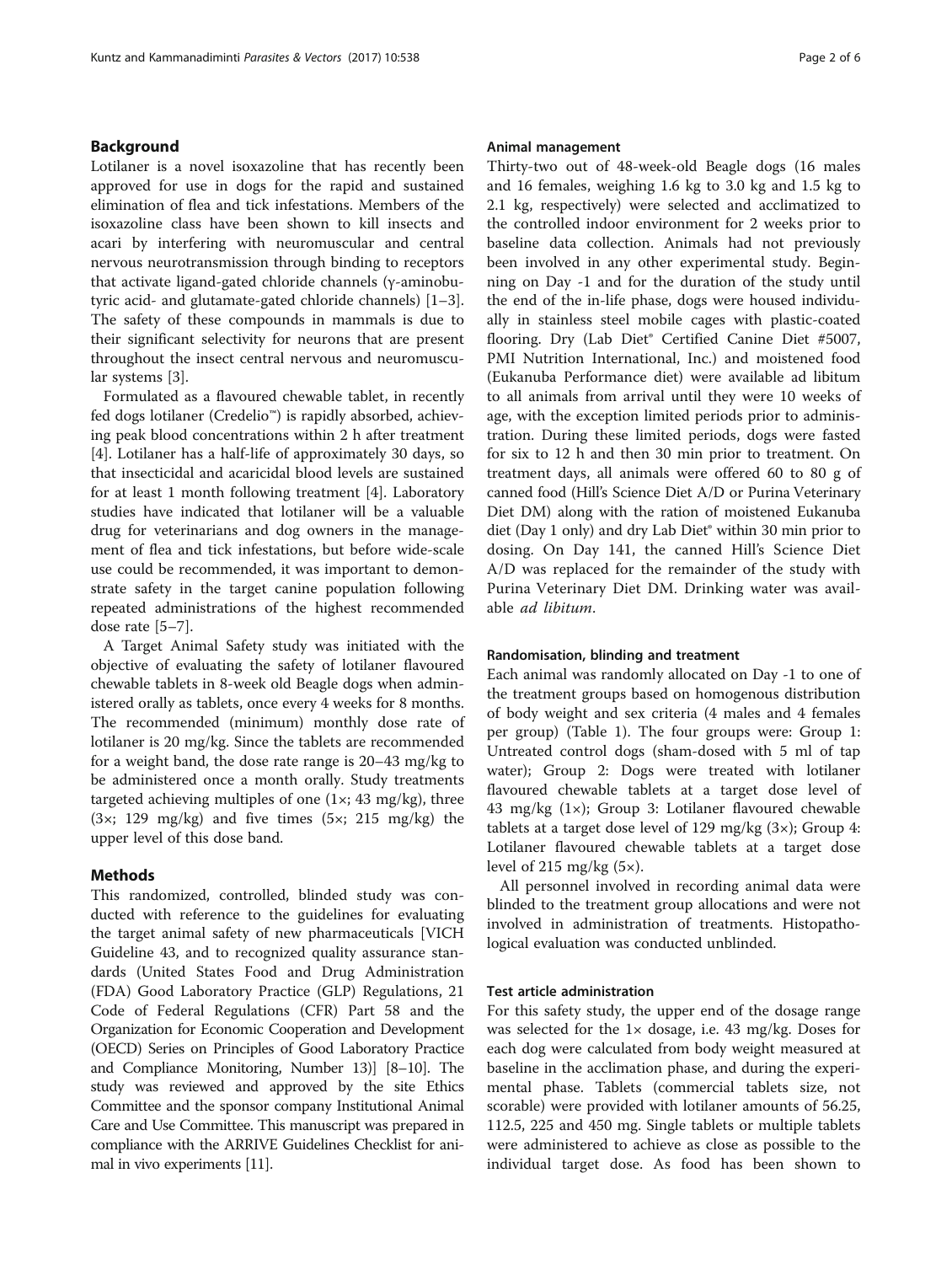|                      | Day of dosing |                 |               |               |                 |               |               |             |
|----------------------|---------------|-----------------|---------------|---------------|-----------------|---------------|---------------|-------------|
|                      |               | 29              | 57            | 85            | 113             | 141           | 169           | 197         |
| 43 mg/kg $(1\times)$ |               |                 |               |               |                 |               |               |             |
| Male                 | $44.3 - 59.5$ | 48.2-57.7       | $43.3 - 46.9$ | $43.3 - 46.5$ | 42.5-45.9       | $39.5 - 46.6$ | $40.2 - 45.3$ | 42.3-44.4   |
| Female               | $54.1 - 65.0$ | $44.1 - 70.3$   | 43.8-51.9     | $41.2 - 54.4$ | $40.7 - 47.9$   | $43.3 - 46.1$ | 40.9-45.9     | 45.6-47.5   |
| 129 mg/kg (3x)       |               |                 |               |               |                 |               |               |             |
| Male                 | 123.4-137.8   | 123.6-130.4     | 123.6-130.8   | 128.0-133.5   | 125.8-132.8     | 125.8-132.0   | 129.3-132.7   | 129.0-131.4 |
| Female               | 131.6-151.0   | 119.7-144.2     | 125.0-136.4   | 131.6-137.2   | $126.1 - 130.2$ | 125.0-132.4   | 127.2-132.9   | 129.5-136.1 |
| 215 mg/kg $(5x)$     |               |                 |               |               |                 |               |               |             |
| Male                 | 209.3-226.3   | $214.3 - 225.0$ | 206.3-220.1   | 218.0-228.0   | 211.5-218.8     | 213.0-217.5   | 214.3-220.1   | 216.6-220.4 |
| Female               | 203.0-220.6   | 209.3-225.0     | 208.3-220.6   | 214.3-227.3   | 211.6-220.1     | 209.6-212.8   | 213.5-219.7   | 217.0-220.9 |

<span id="page-2-0"></span>Table 1 Range of lotilaner dose rates administered to each of the study groups

increase lotilaner absorption dogs were fed within 30 min prior to each dosing [\[4](#page-5-0)].

Beginning on Day 0, tablets were administered per os once every 4 weeks for 8 months (Days 1, 29, 57, 85, 113, 141, 169 and 197). A small amount of water was then given and the mouth checked to ensure the tablets had been swallowed. The control animals were sham- treated with 5 ml of tap water.

# General health observations

The general health of all dogs was checked and recorded by an animal technician twice daily, generally 6 h apart. Observations assessed included morbidity, mortality, injury, and the availability of food and water.

# Detailed clinical observations, ophthalmoscopic and electrocardiographic examinations

A detailed clinical examination of each dog was performed on Days -15, -4, -1, then at 8 h  $(\pm 1$  h) postdose on each dosing day, and once weekly thereafter, and on Day 225. Observations included, but were not limited to, evaluation of skin, hair coat, eyes, ears, nose, oral cavity, thorax, abdomen, external genitalia, limbs and feet, respiratory and circulatory signs, autonomic effects such as salivation, and nervous system effects including tremors, convulsions, reactivity to handling, and unusual behavior.

Electrocardiographic (ECG) recordings were completed on Day -8, and on Days 59, 143, 199 and 222. The ECG traces from each animal were examined by a certified veterinary cardiologist for the following variables: heart rate, R-R interval, P-R interval, Q-T intervals, QRS duration. Corrected QT (QTc) interval was calculated using a published procedure [\[12](#page-5-0)].

On Days -6, 99 and 211, ophthalmoscopic examinations were carried out.

# Body weights and food consumption

Body weights for all animals were measured during the acclimation phase and at least once a week during the study. Food consumption (dry and wet food) was measured and recorded daily.

# Physical/neurological examinations

Complete physical and neurological examinations were conducted on Days -7, 5, 35, 63, 91, 119, 147, 175, 203 and 224. Assessments of toxicity and health included general condition and behavior, general ocular without ophthalmoscope; integument; musculoskeletal; gastrointestinal; body temperature; cardiovascular and respiratory including assessment by auscultation; and reproductive system; lymphatic, urinary and nervous systems. The neurological assessment included observation for nystagmus, pupillary response, extensor thrust (muscle tone), righting reflex, startle reflex, proprioception, and walking movement.

# Clinical pathology

Blood samples for the determination of hematology, clinical chemistry and coagulation variables were collected on all animals at pre-test Day -6 (Day -9 for urinalysis), and at Days 8, 29, 36, 57, 64, 85, 92, 113, 120, 141, 148, 169, 176, 197, 204 and 223. Urine samples were collected using steel pans placed under the cages for at least 16 h. Urinalysis (morphological, microscopic and biochemical) was carried out. The hematology profile included: erythrocytes, hemoglobin, hematocrit, mean corpuscular hemoglobin, mean corpuscular volume, mean corpuscular hemoglobin concentration (calculated), leukocyte count (total and differential), white blood cell differentials (absolute count), platelet count, and absolute reticulocytes. The clinical chemistry profile included: alkaline phosphatase, total bilirubin (with direct bilirubin if total bilirubin exceeds 1 mg/dl), aspartate aminotransferase, alanine aminotransferase, gamma glutamyl transferase, urea nitrogen, creatinine,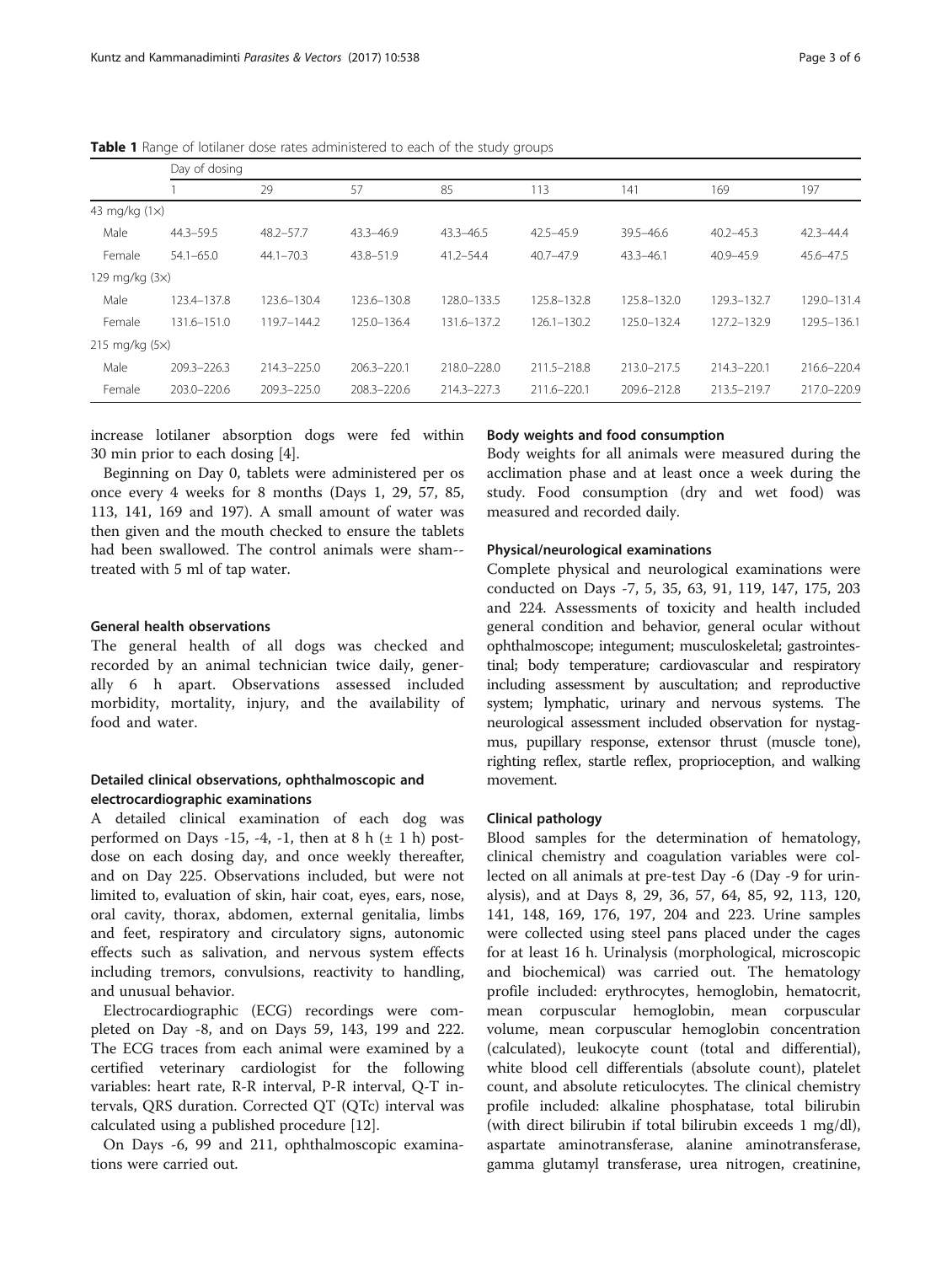total protein, albumin, globulin and albumin/globulin ratio (calculated), glucose, total cholesterol, triglycerides, electrolytes (potassium, chloride, sodium) calcium, and phosphorus. The coagulation profile included activated partial thromboplastin time, prothrombin time, and fibrinogen. Urinalysis included determination of bilirubin, urobilinogen, ketones, nitrite, glucose, microscopy of centrifuged sediment, specific gravity, pH, protein and glucose.

# Whole blood and pharmacokinetic analysis

For pharmacokinetic investigations, blood samples were collected from all animals via the jugular vein pre-dose (Day -1) and at six and 24 h post-dose on Days 1 and 113; pre-dose and 24 h post-dose on Days 29, 57, 85, 141, 169 and 197; and on Days 4, 8, 15, 22, 116, 120, 127, 134, 200, 204, 211, 218 and 225. The samples were analyzed for determination of lotilaner concentrations using a validated method by HPLC-MS/MS [\[4](#page-5-0)]. The pharmacokinetic parameters were calculated from the individual concentration vs time profiles via non-compartmental analysis. The pharmacokinetic parameters included peak values (Cmax), terminal half-life  $(T_{1/2})$ , area under the curve (AUC), and accumulation ratio.

# Gross and microscopic evaluations

At the end of the study, the dogs were humanely euthanized by an intravenous injection of sodium pentobarbital solution followed by exsanguination via transection of the femoral vessels. Complete and detailed gross and microscopic examinations were carried out on all animals according to VICH GL 43 under the supervision of a veterinary pathologists [\[8](#page-5-0)].

# Statistical methods

All data were analyzed with the statistical software package SAS/STAT® (Version 13.2, Version 9.4 of the SAS System for Windows, Copyright© 2002–2012 by SAS Institute Inc., Cary, NC, USA). The following endpoints were analyzed: organ weights, body weight, ECG variables, clinical pathology (haematology, coagulation, clinical chemistry, urinalysis), dry and wet food consumption, and pharmacokinetic parameters. Each treated group was analyzed compared to the control group.

Endpoints measured once post-treatment that did not include a pre-treatment measurement (e.g. organ weight) were analyzed using analysis of variance (ANOVA) with 'treatment', 'sex', and 'treatment by sex' as fixed effects [[13\]](#page-5-0). Endpoints measured multiple times post-treatment that include a pre-treatment measurement were analyzed using repeated measures analysis of covariance (RMANCOVA) with 'treatment', 'time', and 'sex' and associated two- and three-way interactions; and a covariate all as fixed effects [[14\]](#page-5-0). The pre-treatment value closest to dosing was used as the covariate.

Depending on the significance of the interaction terms ( $P \le 0.10$  level for two-way interactions and  $P \le 0.10$  for the three-way interaction), treated groups were compared to the control either within each sex (treatment by sex significant), within each time point (treatment by time significant) or main effect only (neither treatment by sex nor treatment by time significant).

# Translations

Spanish translation of the article is available in Additional file [1](#page-5-0). French translation of the Abstract is available in Additional file [2](#page-5-0).

# Results and discussion

The target dose rate administered to dogs in each of the lotilaner groups was consistent with the planned dosage scheme (Table [1](#page-2-0)). Blood concentrations of lotilaner confirmed systemic exposure of all treated dogs.

# General health, detailed clinical observations and ophthalmoscopic evaluations

There were no treatment-related adverse findings in general health observations. No clinical signs related to lotilaner administration were noted during the study. Fecal observations such as watery, soft, mucoid or reddiscolored feces were seen in all groups including controls. Vomiting was reported only in two dogs in the control group. Further clinical signs included isolated instances of lacrimation and red discoloration of the gingiva in all groups including controls.

There were no treatment-related effects observed during ophthalmoscopic examinations. The ophthalmological findings of corneal edema in one high-dose dog (5×) and chorioretinitis in another high dose treated animal were unrelated to each other and considered to be unrelated to treatment.

# Body weights and food consumption

From Day 42 onwards, body weights were statistically significantly lower only in male dogs given the lowest lotilaner dose (43 mg/kg) in comparison with control males (RMANCOVA, minimum  $P = 0.0288$ ,  $t_{(55.5)}$  = 2.24, for day 77). However, there were no other significant ( $P > 0.1$ ) effects. Furthermore, for both wet and dry food consumption, there were no statistically significant treatment-related effects. It was therefore concluded that the test article had no significant effect on body weights or food consumption.

#### Physical/neurological examinations

No clinically relevant abnormalities attributable to the treatment were detected during scheduled physical/ neurological examinations.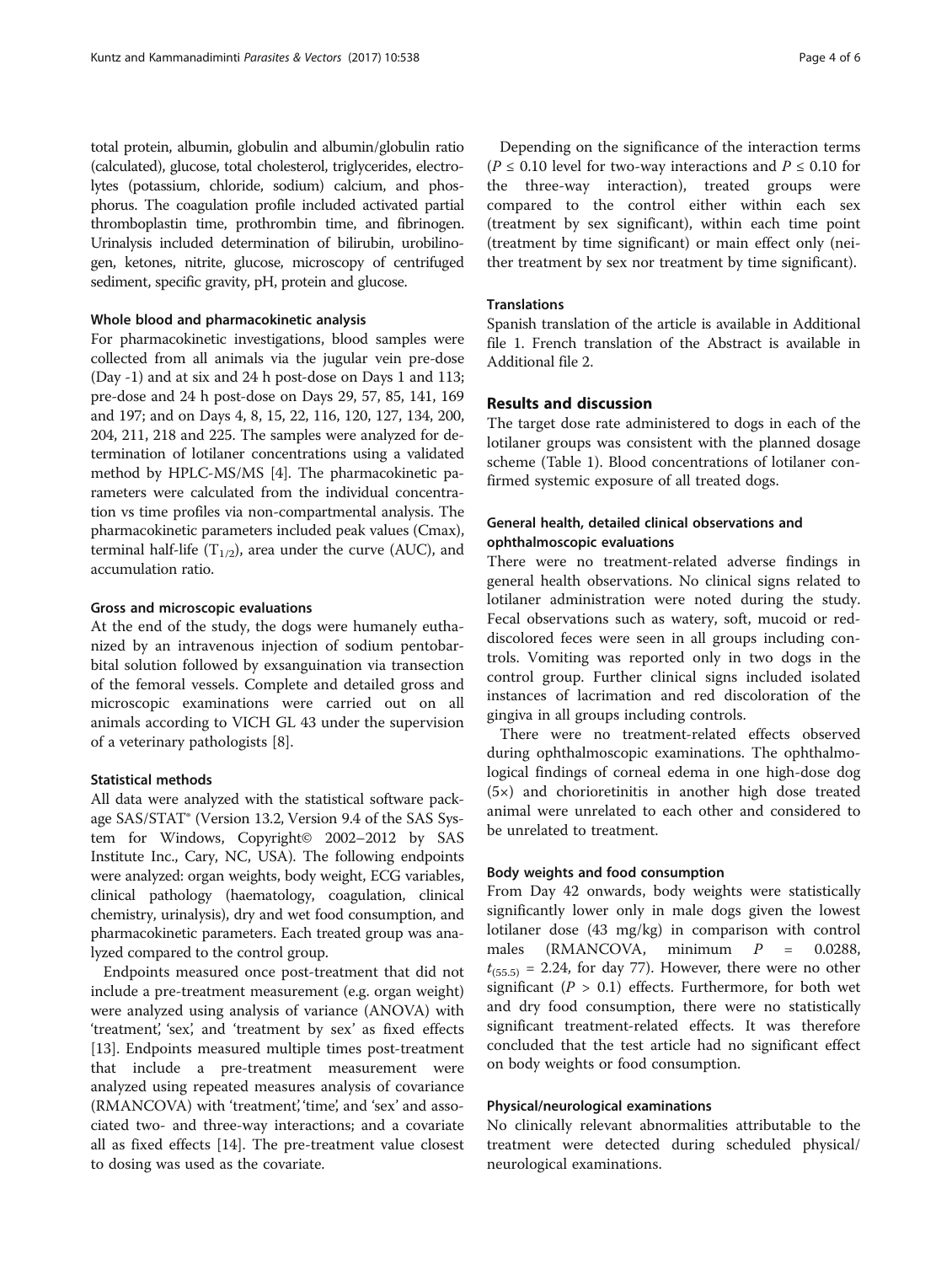# Electrocardiographic evaluations

All ECG readings were qualitatively and quantitatively within normal limits. When absolute group mean values were evaluated statistically and compared to interval-matched control values, the QRS duration of the data pooled for both sexes in the 43 mg/kg dose was longer than the control group at the terminal interval. As the difference was mild and noted only following the low dose, the difference is not considered treatment-related. The QTc interval in males in the 43 mg/kg group was shorter than in control group at the terminal interval when comparing the pooled QTc interval data from all phases of the study. As the difference in the QTc interval was noted in only one sex and following the low dose, the difference is not considered to be related to treatment. There was no effect of oral administration of lotilaner on qualitative or quantitative ECG parameters.

## Clinical pathology

There were no lotilaner-related effects on haematology, plasma chemistry, coagulation profiles, or urinalysis parameters at any dose level. Any statistically significant changes from baseline were not considered meaningful, based on their small magnitude, lack of dose response, maturation and growth of the dogs during the study, and/or relationship to pre-test and expected historical ranges.

# Organ weights and gross and microscopic examinations

There were no lotilaner-related macroscopic findings at terminal necropsy and no toxicologically meaningful organ weight changes in males or females. Any statistically significant differences between any of the treated groups, relative to controls, were not considered toxicologically meaningful because there were no microscopic correlates to the weight changes, no dose–response relationships, and/or opposite effects were present in males and females. Similarly, there were no definitive lotilanerrelated microscopic findings. Occasional findings of vasculitis/perivasculitis are consistent with spontaneous/ background vasculitis previously described in Beagle dogs [\[15](#page-5-0)–[17\]](#page-5-0), and microscopic findings in the reproductive tissues were considered to be associated with the maturation and growth of the dogs during the study.

## Pharmacokinetic analysis

The low variability of lotilaner in Cmax and  $AUC_{0-672h}$ between animals and months throughout the study demonstrates consistent and adequate exposure of all treated dogs. Mean systemic exposure and Cmax values increased with increasing dose in a less than dose proportional manner, especially in the 5× group which was approximately 3-fold instead of 5-fold (Fig. 1). No gender effect was observed. As reported with other isoxazolines, a moderate degree of accumulation (from single treatment to steady state) is expected and for lotilaner can be considered a normal consequence of the relatively long half-life, which in turn provides assurance that efficacy will be sustained over the entire month following treatment [\[18](#page-5-0), [19](#page-5-0)].

# Conclusions

Careful clinical examinations, clinical pathology assessments and macroscopic/microscopic examinations in this rigorous safety investigation found that eight consecutive monthly lotilaner treatments, at dose rates of up to 215 mg/kg, beginning when puppies were 8 weeks